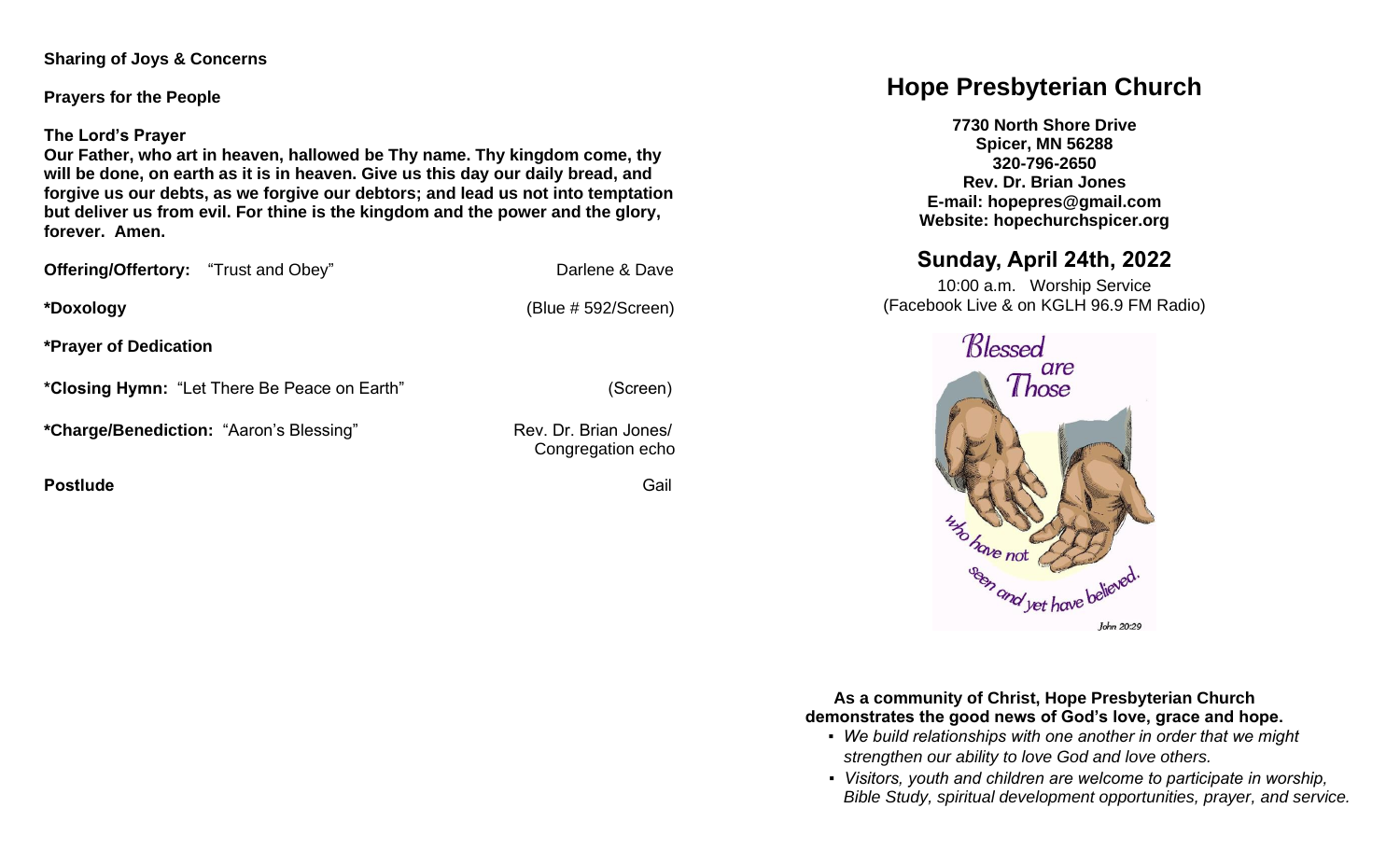*God is here and welcomes you! If you are a visitor and are looking for a church home, be assured you are welcome and needed at Hope Church. We are a people who seek to respond to God's love in Christ and we invite you to join us.*

*Please be advised that our sanctuary worship service is on Facebook Live and also taped for television broadcast, aired on Channel 18 (Windstream Cable) and Channel 181 (Charter Cable) on Sundays (2:30 pm), Tuesdays (11:30 am and 8:30 pm), and Thursdays (8:00 am and 5:00 pm).*

*ATTENDANCE FOLDERS: Please fill out the attendance pad located at the inside end of your pew and pass it down your row. If you are visiting, please mark the visitor column and include your mailing address. Thank You!*

### **\*(Please stand as you are able)**

**Prelude** Gail Hoekstra

**Welcome Welcome Kathy Taaties, Lay Reader Kathy Taaties**, Lay Reader

**\*Call to Worship** One: Christ is risen!

- **ALL: Christ is risen indeed! Alleluia!**
- One: Celebrate God in this sacred space! Celebrate God in all places under heaven!
- **ALL: Give praise for God's mighty deeds! Give praise for God's resurrecting power!**

One: Praise God music and dancing!

**ALL: Let everything with life and breath praise God!**

### **\*Opening Prayer**

One: God of the Resurrection, you open the tomb and invite us to sing and dance in the new life you give us. In Jesus Christ, whose wounds are not erased but glorified in resurrection, touch our wounds so that they may be transformed into channels of healing for others. Holy Spirit, breathe into us the power to forgive, so that all may have new life. In the name of Jesus, we pray. **ALL: Amen.**

\***Hymn of Praise:** "Holy, Holy, Holy! Lord God Almighty!" (Blue # 138/Screen)

### **Prayer of Confession**

**ALL: God of the empty tomb and our empty hearts, when we are afraid to speak our faith in the world, forgive us and help us to find our voice. When we are afraid to forgive and to love again, forgive us and give us the power to forgive. When we are afraid to stand up to misguided authority, join with the weak to make us all strong. When we are confined by our hurts, touch us with** 

**your wounded hands and set us free. When we are locked behind our doubts and fears, pass through our barricades, open our hearts, and give us peace. Amen.**

### **Assurance of Forgiveness**

**\*Gloria Patri** (Blue # 577/Screen)

#### **\*Passing of the Peace**

(Please share a sign of Christ's peace with one another)

**Announcements – Minute for Mission** (Greg Mulder)

**Special Music:** "Blessed Assurance" Darlene Bratberg & Dave Helmstetter

### **Children's Sermon**

**Response:** "Lord, Listen to Your Children Praying" (STF # 2193/Screen)

### **Prayer for Illumination**

One: Living God, as the risen Christ came into the locked room of the first disciples, may your Word enter into us, by the power of your Holy Spirit, so that we who have not seen may yet believe.

**ALL: Amen.**

**Responsive Reading: Psalm 118:14-24** 

**Gospel Reading: John 20:19-31**

| Sermon: "Sharing It" | Rev. Dr. Brian Jones |
|----------------------|----------------------|
|----------------------|----------------------|

**\*Sermon Hymn:** "Because He Lives" (Screen)

### **\*Affirmation of Faith/The Apostles' Creed**

**I believe in God the Father Almighty, Maker of heaven and earth, and in Jesus Christ his only Son, our Lord, who was conceived by the Holy Ghost, born of the Virgin Mary, suffered under Pontius Pilate, was crucified, dead and buried; he descended into hell; the third day he rose again from the dead; he ascended into heaven, and sitteth on the right hand of God the Father Almighty; from thence he shall come to judge the quick and the dead. I believe in the Holy Ghost; the holy catholic church; the communion of saints; the forgiveness of sins; the resurrection of the body; and the life everlasting. Amen.**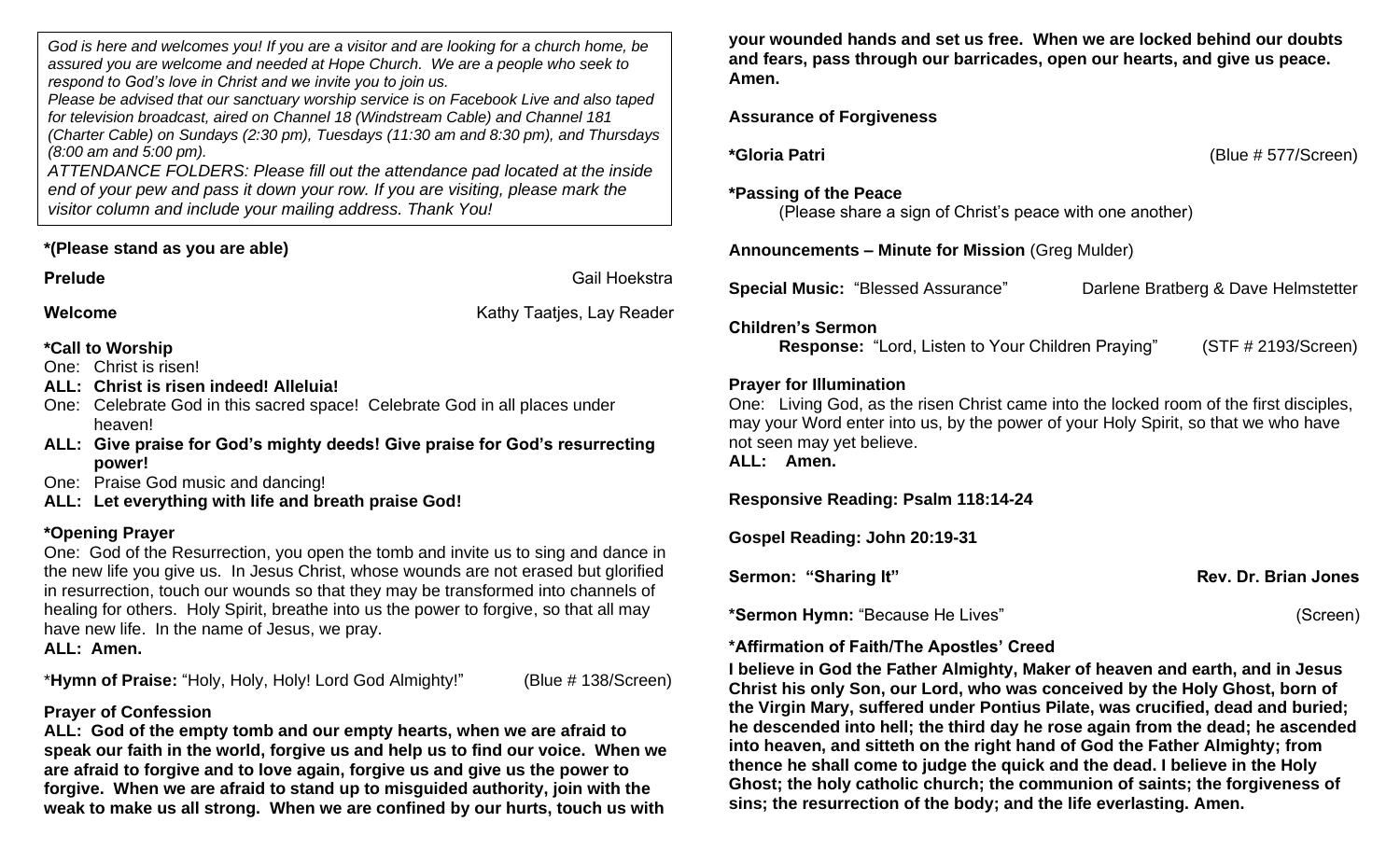#### **COMMUNITY EVENTS**

**Gifts for Presbyterian Disaster Assistance for Ukraine** can be made out to the Presbytery of Minnesota Valleys with DR000156-Ukraine on the memo line and sent to the Presbytery of Minnesota Valleys, PO Box 431, Kerkhoven, MN 56252.

#### **Prairie Arts Chorale**

Singers of Southwestern MN, invite you to join them for an afternoon of music "Words of Wisdom." The chorale will be featuring selections exploring music over the years that offers advice on career, family, life and love. This light-hearted and diverse collection will be performed in Spicer at Faith Lutheran Church today at 4:00 p.m. We hope you can join us!

#### **HOSPITALITY SERVANTS**

**Coffee Servers April 24:** Bev & Howard Jones, Amanda & Wally Titus **May 1:** Barry & Sarah Sampson

#### **Ushers**

**April 24:** Sandy Meyer, Stephanie, Karen & Jerry Bents **May 1:** Steve Barney, **need 3 more**

#### **WORSHIP ASSISTANTS**

**Lay Readers April 24:** Kathy Taatjes **May 1:** Deb Ficek

**Acolytes April 24: Open May 1: Open**

**Sound Operators:** Pete Bratberg, Duane Taatjes, Daryl Taatjes, Stephanie Bents **Video Operators:** Carter Taatjes, Pete Bratberg, Wally Titus, Daryl Taatjes **Screen Operators:** Stephanie Bents, Sherry Bratsch **Radio Operators:** Harold Foreman, Daryl Taatjes

#### **HOPE HAPPENINGS!**

#### **Sign-Up Sheets**

Please sign up on the sheets in the Fellowship Hall (by the library) to usher, lay read, or acolyte in May.

#### **\*\*CARE Pantry Challenge for April is…………DISH DETERGENT!!!!**

**May is……. items for the BIRTHDAY KITS** such as boxes of cake mix, tubs of frosting, candles, birthday plates, napkins, cups, tablecloth, and decorations. Please place your donations on the table by the mailboxes in the Fellowship Hall. Thank You!!

#### **Rummage Sale/Bake Sale next Saturday, April 30th**

Please bring your items during this week for the rummage sale and bake sale. We also need workers on Friday and Saturday and also food donated for the noon lunch. Please see the sign-up sheet by the library for what is needed.

#### **Meatball Supper, Friday May 13th**

Campers-please sign up to sell tickets on Sundays and at the Rummage Sale for the Meatball Supper on Friday, May 13<sup>th</sup>. Also everyone, please note the sign-up sheet to bring bars for the supper and to sign up to work.

#### **FINANCE REPORT**

|                                                  |               | <b>Year to Date</b> | <b>Year to Date</b>    |
|--------------------------------------------------|---------------|---------------------|------------------------|
|                                                  | March         | 3/31/2022           | <b>Monthly Average</b> |
| <b>Income</b>                                    | \$16,161.62   | \$54,054.37         | \$18,018.12            |
| <b>Expenses</b>                                  | \$28,048.07   | \$74,491.98         | \$24,830.66            |
| <b>Net Loss</b>                                  | (\$11,886.45) | (\$20,437.61)       |                        |
| Income Needed to Cover Monthly Budgeted Expenses |               |                     | \$25,277.35            |
| Per Capita Assessment for 2022                   |               |                     | \$8,256.00             |
| Per Capita Paid by Members Through 3/31/2022     |               |                     | \$2,658.00             |